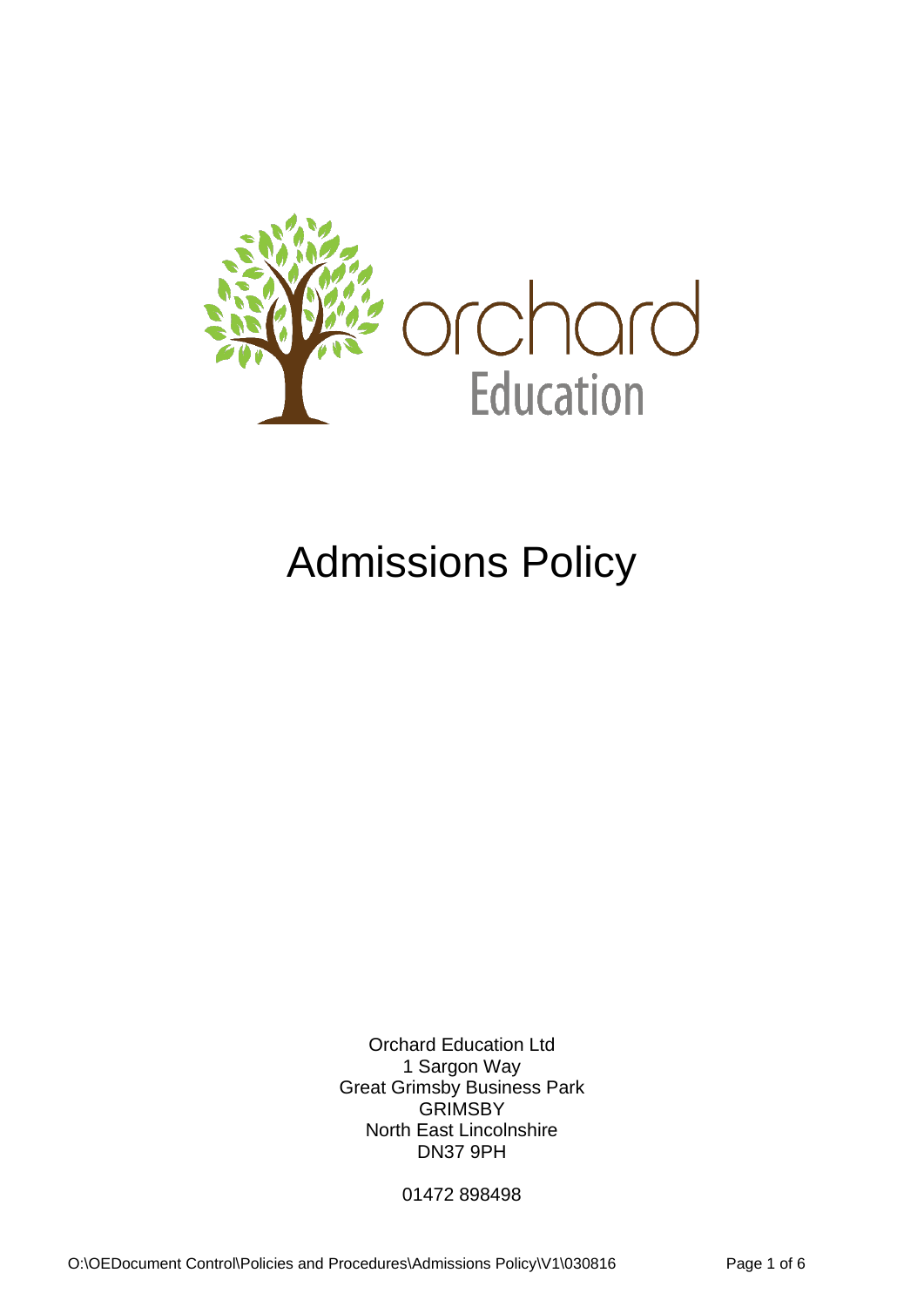## Admissions Policy

The Orchard School mainly works with pupils aged between 11 and 16 who have SEND within the areas of SEMH or communication difficulties, although the school will also review learners referred who present with SEND that falls within the broad categories of Communication and Interaction, Cognition and Learning, Physical and Sensory and Social Emotional and Mental Health. The school will endeavour to support these young people if the local authority cannot find them a specialist provision that caters for their individual specific need, to prevent learners from being out of education. The Orchard does not specialise in any specific area of SEND but robustly supports learners with a broad range of mild-moderate emotional & communication difficulties.

The school has an inclusive Admissions policy and will assess whether they can meet the need of any given consultation fairly and on an individual basis primarily from the following local authorities: -

- North East Lincolnshire Council
- North Lincolnshire Council
- Lincolnshire Council

Each case referred will be viewed and considered independently by the school's Senior Management Team, which will include the schools designated SENCo. This process will be in line with the statutory 15-day consultation period and all formal replies will be in line with statutory guidance.

Pupils may be admitted at any time during the school year and will follow a personalised curriculum package to meet their individual needs.

We welcome pupils of all faiths, cultures, race, and family backgrounds and are nondiscriminatory in line with the Equality Act (2010) and Equal Opportunities Policy. We will not discriminate on grounds of; gender, age, religion or belief, physical ability or disability, learning ability, other special needs or academic or sporting ability, race (including colour, nationality, ethnicity, family, cultural or linguistic background), sex, sexual orientation, gender reassignment, pregnancy or maternity.

### **Admission is based on:**

- Full and detailed information being supplied by the referring agency or school, including any relevant EP reports and the most recent Educational, Health and Care Plan, during consultation.
- A comprehensive Orchard referral pack completed during home visit or organised school tour.
- A visit by the pupil and parent/carer.
- Observation within the current setting to support effective assessment of learner needs (if possible).
- An initial assessment being completed by SMT based on information provided by the referring school / agency, parent or carer and where necessary, other outside agencies, to ascertain if the school can meet the needs of the learner.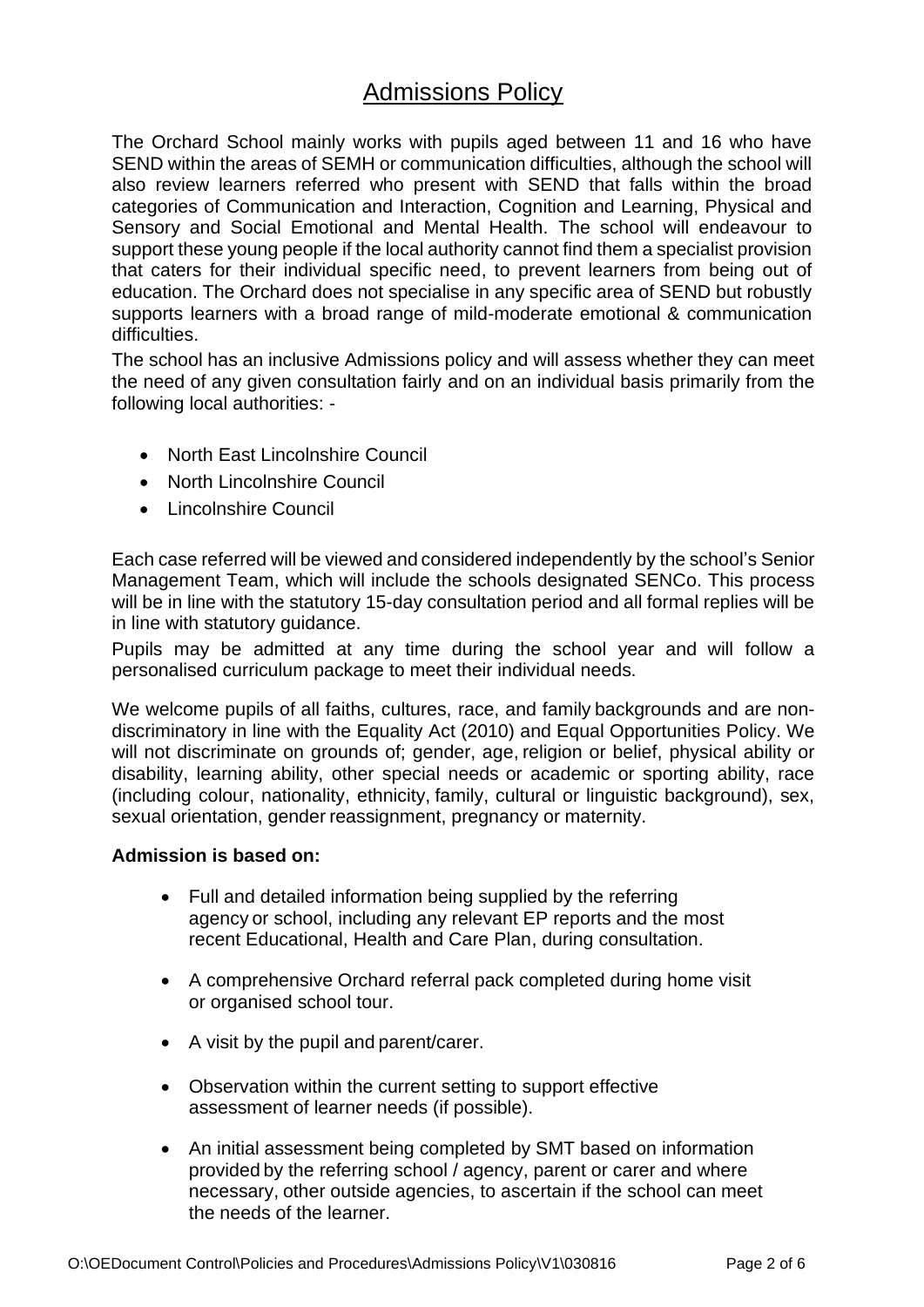- Multi-agency meeting to create a bespoke transition package involving all stakeholders (if required).
- Authorisation from local authority assessment panel.

## **At the Orchard we are committed to: -**

- Following a structured, academic, social and pastoral initial assessment process.
- Carrying out high quality transition on entering the school for learners, parents, and carers.
- Family's views and wishes being captured and used to support all learners at The Orchard.
- Creating bespoke personalised learning plans prior to entry.
- Appropriate staff allocated or recruited to meet learner needs.
- Supporting our learners educationally and emotionally throughout transition and their time at the Orchard.
- Post admission, the Orchard operate an open-door policy for parents and stakeholders to observe learner progression.

**It should be noted that the Orchard is not a secure unit and is not resourced to cater for learners who present high levels of aggressive behaviour towards learners or staff, cause significant damage to property and/or require high levels of skilled physical intervention.** 

### **Assessment Places at the Orchard**

Learners who are identified as having additional needs but do not yet have an EHCP, will need to undergo the ECHAR process. If capacity allows, The Orchard may support local authorities, families, and learners in gaining an EHCP by offering a short-term placement whilst all assessments are completed.

If, following assessment, a learner is given an EHCP, admission will be considered to the Orchard School.

Assessment places can also be accessed by learners with EHCPs who are classed as missing in education, school phobic, subject to managed moves or the current school is unsure as to whether they can meet the learners needs due to the complex nature of the learner's profile. These placements can be half-termly or termly in duration.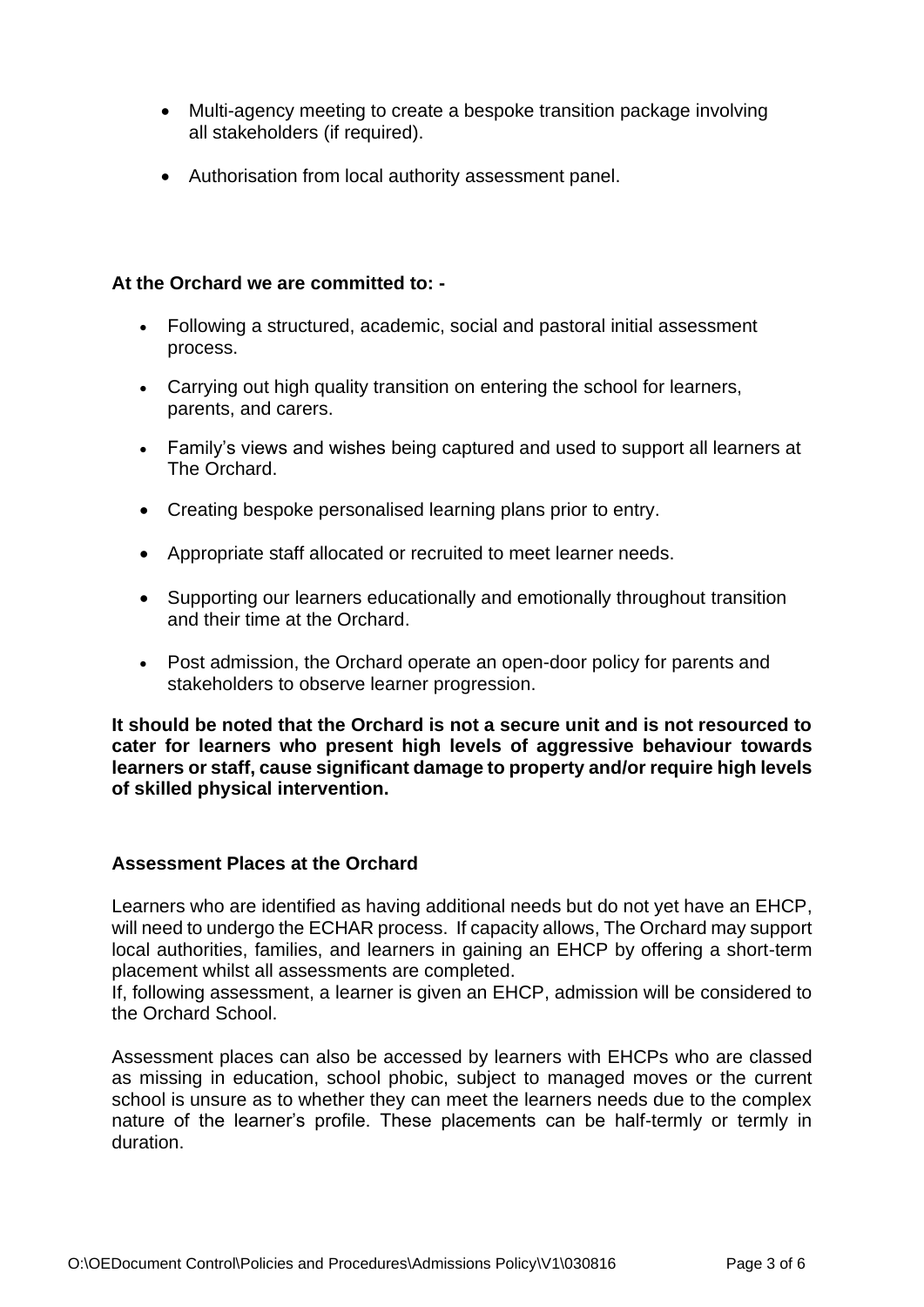Assessment places can be terminated at any time within the agreed timescale if the learner's engagement or behaviour does not meet the school's standards detailed in the school's Positive Behaviour Management Policy.

## **Orchard Internal Induction Process**

At The Orchard, we believe that high quality transition is important in enabling all learners to start their journey positively at The Orchard school.

Effective transition should involve all stakeholders ranging from the learners themselves to their parents, carers or guardians. This process should be smooth gradual and supportive and that is why at the Orchard we stage each learner's induction over a 4-week period to prevent them or their families becoming overwhelmed.

Please see Appendix B.

## **SIMS & Admissions & Learner Database**

On taking up a place at The Orchard School, an entry is made on SIMS MIS and the Admissions & Learner Database. The Admissions & Learner Database is stored on the School secure server.

The person responsible for the administration of the Admissions & Learner Database is the Operations & Compliance Manager.

We are committed to ensuring that the Admissions & Learner Database is maintained in accordance with Education (Pupil Registration) (England) (Amendments) Regulations 2016. From the beginning of the first day on which it has been agreed that the pupil will attend, an entry will be made on SIMS and the Admissions Database.

As an Independent School, the Principal reserves the right to refuse entry if the school's structure does not meet the educational, pastoral or SEND needs of the pupil concerned, if the pupil's admission will correlate to one of the below criteria:

- The school is unsuitable for their age, ability, aptitude or SEN
- The placement would be incompatible with the efficient education of other pupils
- The placement would be incompatible with the efficient use of resources

Successful placement offers at the Orchard School will be made directly from the school to the appropriate agency, including terms and conditions.

### **Stepping Stones**

In line with the local offer, primarily within North East Lincolnshire where the school is based, we will be providing a bespoke admissions policy for higher tariff learners who would ordinarily be unable to transition into the main school due to specific issues, such as serious assaults on staff, significant damage, refusal and extremely challenging behaviour. There may also be extreme social barriers which may restrict a learner's ability to attend due to social anxiety. We recognise that often learners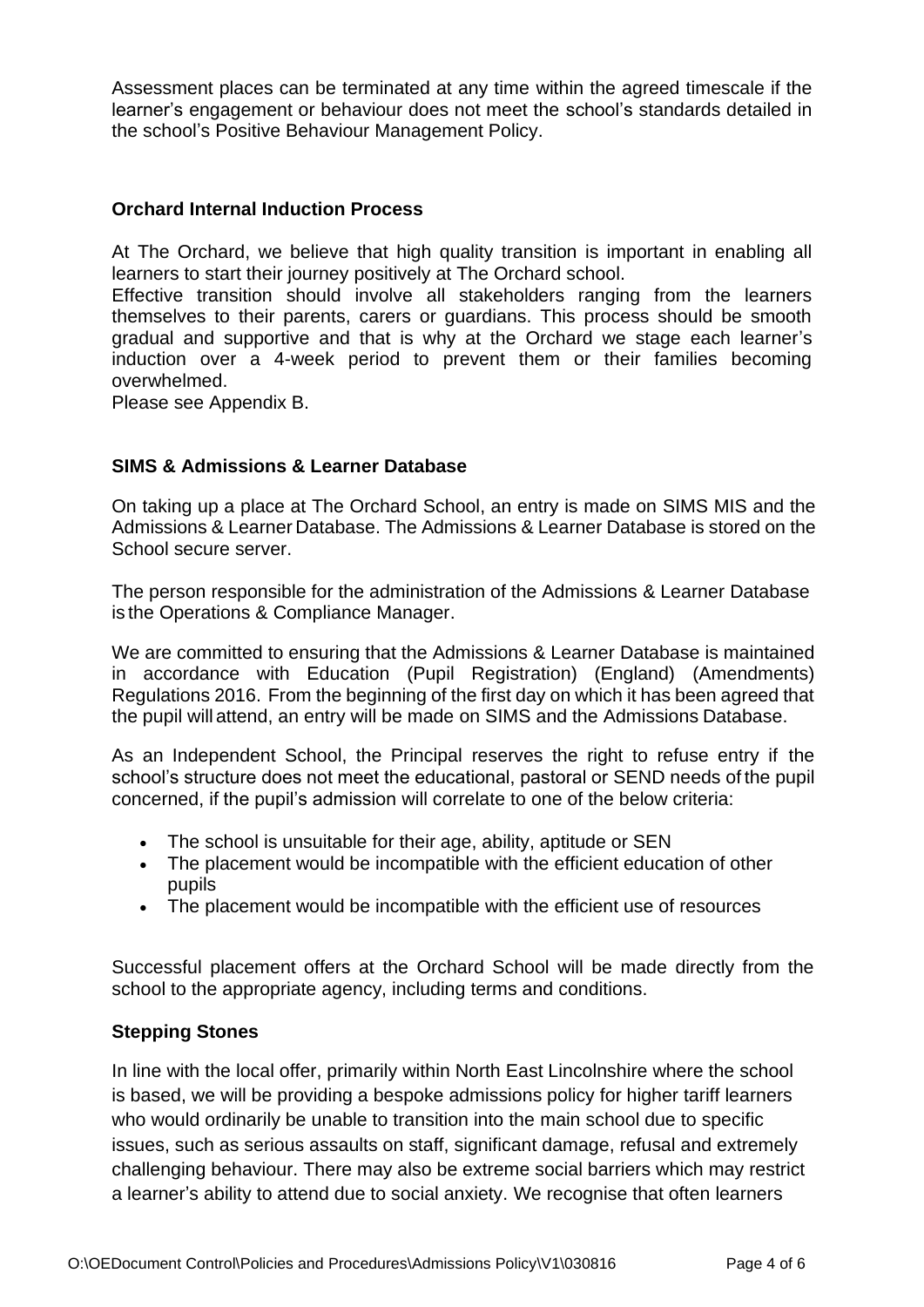will aspire to join the school and we recognise that our unique and special learning environment can support and overcome many historical barriers to learning.

With this in mind from September 2020, we will be providing an alternative 'Stepping Stones' programme which is aimed at gradually transitioning learners into the main school sites (or alternate school sites) without placing significant impact on the learning environment for the current students*.* This programme can range from 6 to 14 weeks and beyond, if agreed by all stakeholders.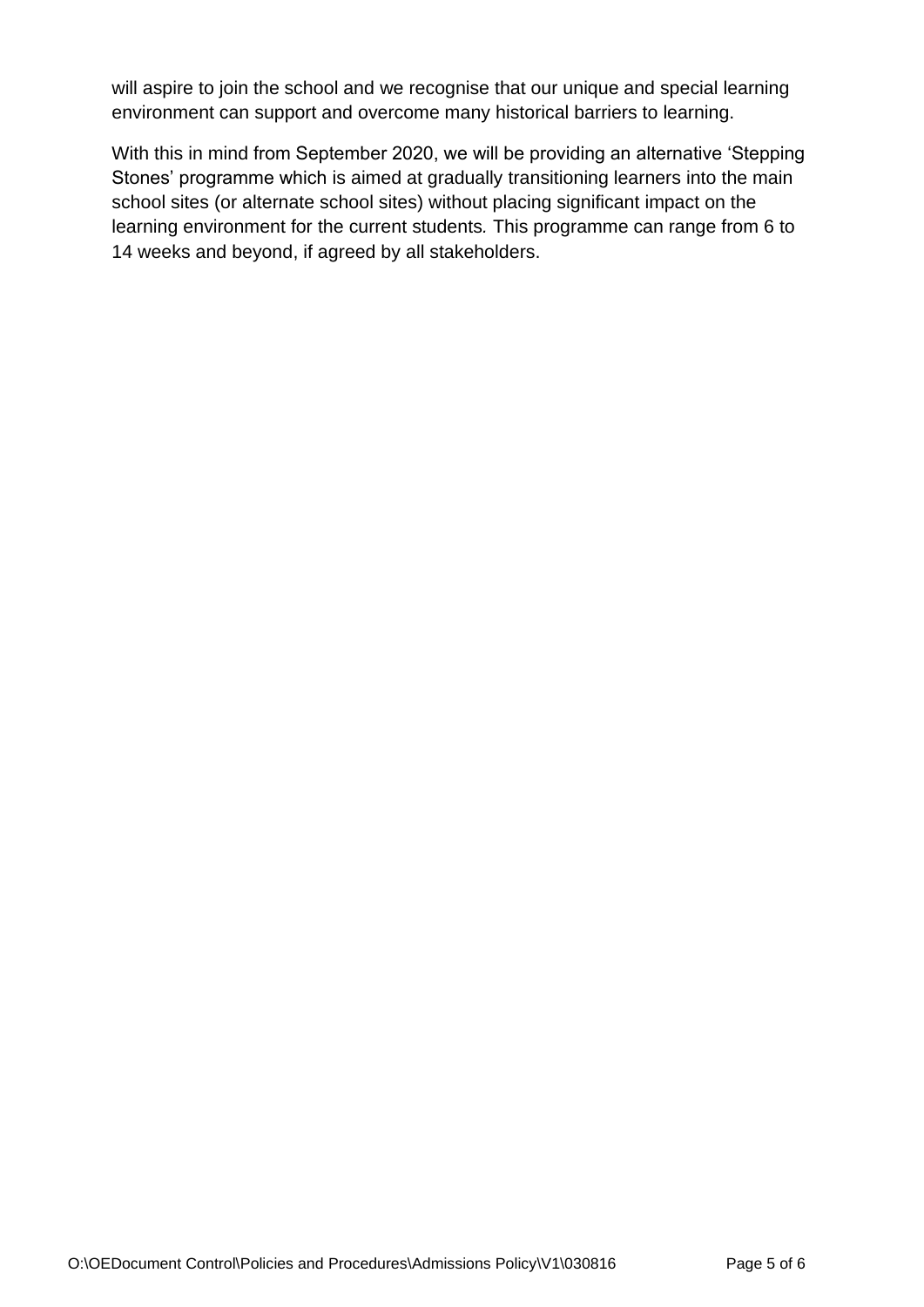This policy will be reviewed annually by SMT/SLT member or area specific school advisory panel member.

|                        | Initial | Review 1        | Review 2        | Review 3        | Review 4        | Review 5        | Review 6                     |
|------------------------|---------|-----------------|-----------------|-----------------|-----------------|-----------------|------------------------------|
| Signed                 |         | D. Melia        | D. Melia        | D.Melia         | D.Melia         | Pete<br>MacLeod | <b>Mike</b><br><b>Burton</b> |
| Executive<br>Principal |         | <b>Director</b> | <b>Director</b> | <b>Director</b> | <b>Director</b> | <b>Director</b> | Executive<br>Principal       |
| Date                   |         | 20/08/17        | 31/08/18        | 09/04/19        | 30/08/19        | 18/08/2020      | 02/09/2021                   |

## Appendix A – Orchard SEN Admission Flowchart

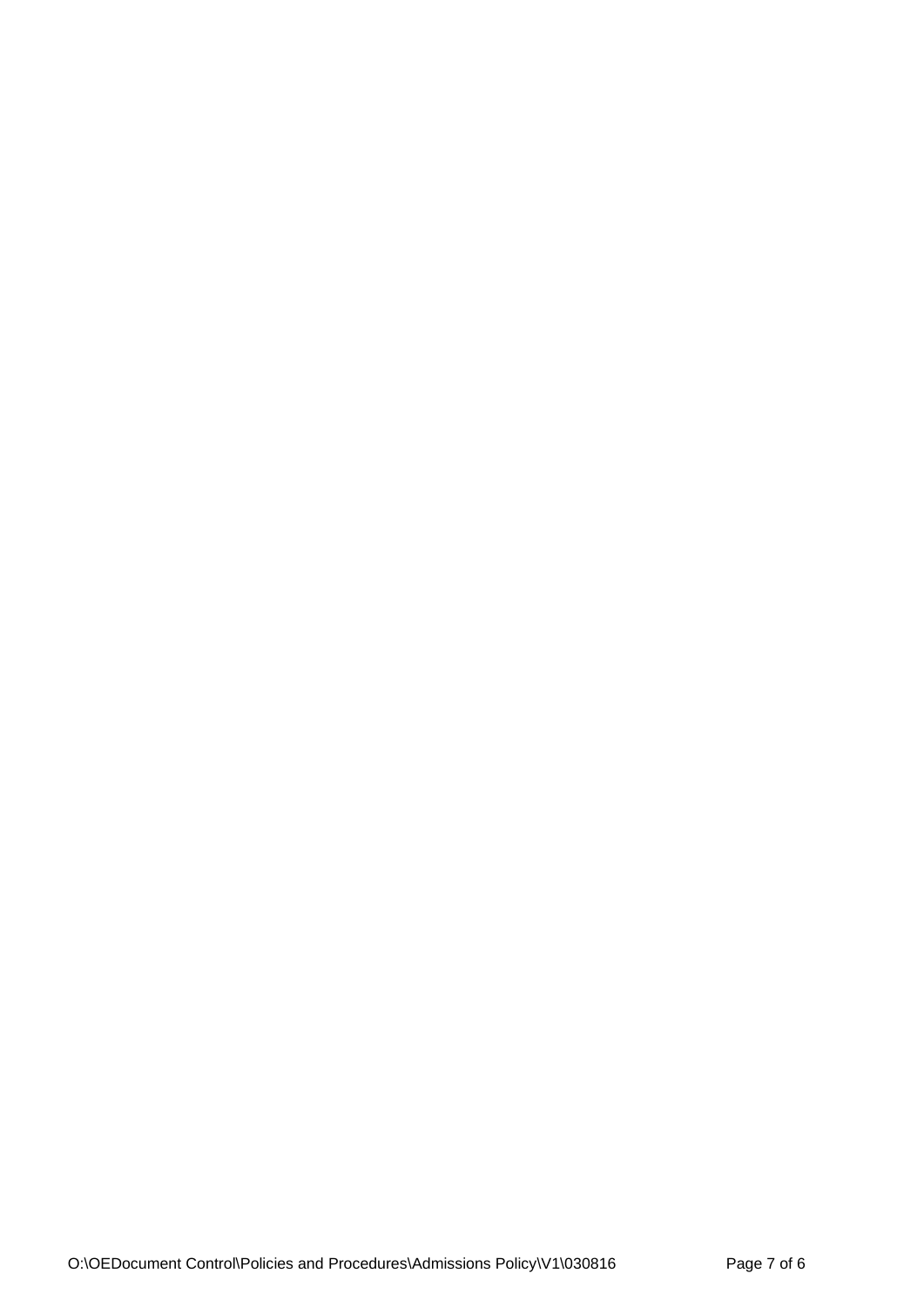

## Learner Induction Pack

Learner name:

*"Welcome to the Orchard Family"*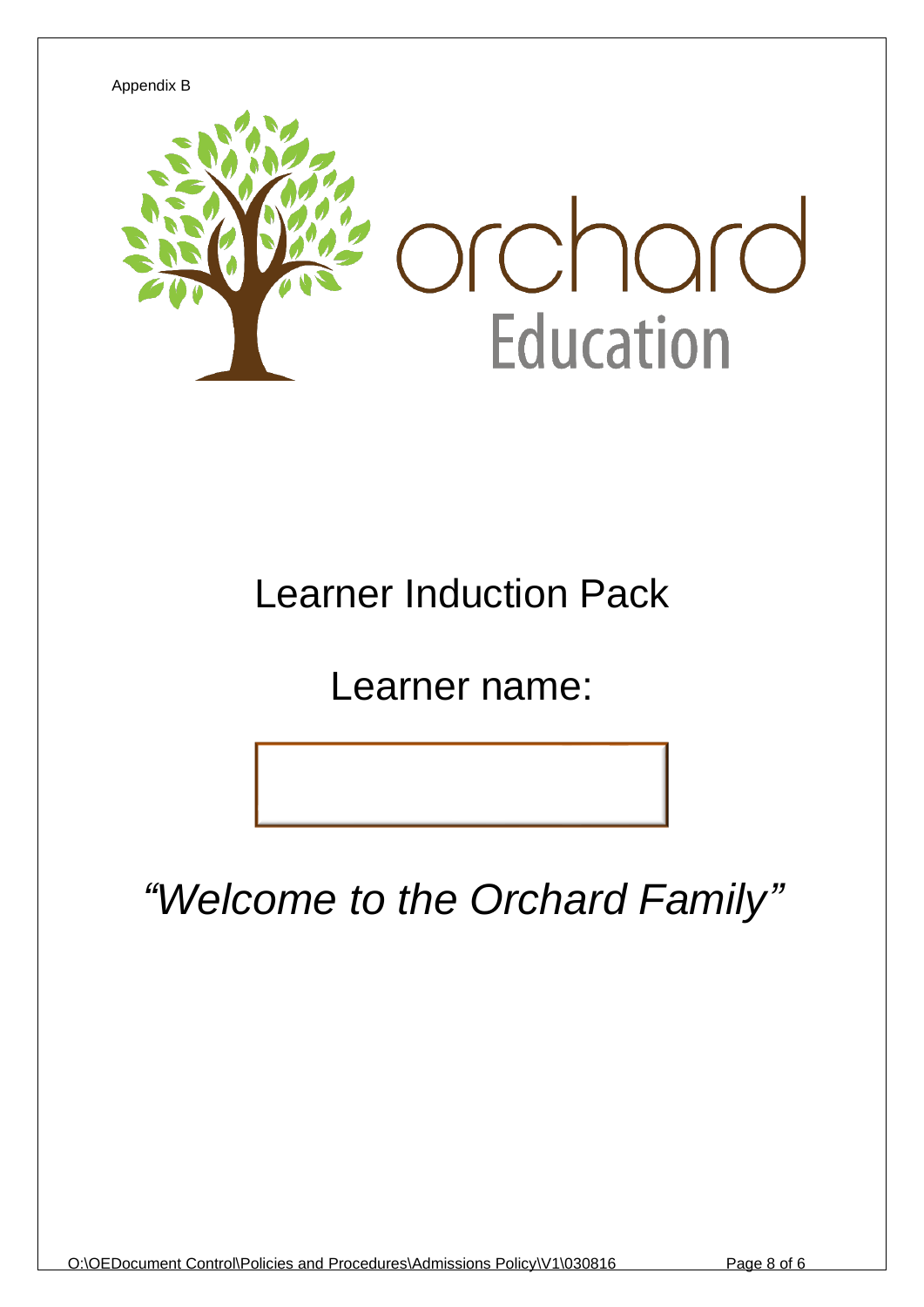## **Learner Start/End Checklist**

| Name                                                                                                            | Start Date                   |                                |            |
|-----------------------------------------------------------------------------------------------------------------|------------------------------|--------------------------------|------------|
| <b>Start Requirements</b>                                                                                       | <b>Time</b><br>frame         | <b>Date</b><br><b>Complete</b> | By<br>Whom |
| 1. Completed and signed Referral Document<br>(including 1-page profile)<br>2. Medical Needs Risk Assessment (if |                              |                                |            |
| applicable)                                                                                                     |                              |                                |            |
| 3. Medication forms signed by parent/carer (if<br>applicable)                                                   |                              |                                |            |
| 4. Student File set up                                                                                          |                              |                                |            |
| 5. Daily Log created and placed in file                                                                         | Expected pre entry to school |                                |            |
| 6. ILJ/ESP/Learner Pyramid/Careers Passport                                                                     |                              |                                |            |
| 7. Admissions Database updated                                                                                  |                              |                                |            |
| Learner Consent Spreadsheet updated<br>8.                                                                       |                              |                                |            |
| 9. Scanned onto server                                                                                          |                              |                                |            |
| 10. SIMS entry                                                                                                  |                              |                                |            |
| 11. CPOM's entry                                                                                                |                              |                                |            |
| 12. Text Local updated                                                                                          |                              |                                |            |
| 13. Email/server account created                                                                                |                              |                                |            |
| 14. Hodder - initial assessment                                                                                 |                              |                                |            |
| 15. PLT created and placed in file                                                                              | weeks                        |                                |            |
| <b>16. SEN Termly Review Document</b>                                                                           |                              |                                |            |
| 17. iPad allocated                                                                                              | Expected within 1-2          |                                |            |
| 18. Updated ESP e.g. safe faces, safe places,<br>strategies                                                     |                              |                                |            |
| 19. Stepping Stones profile created                                                                             | Expected 1-4<br>weeks        |                                |            |
| 20. 4-week parent transition update (phone call)                                                                |                              |                                |            |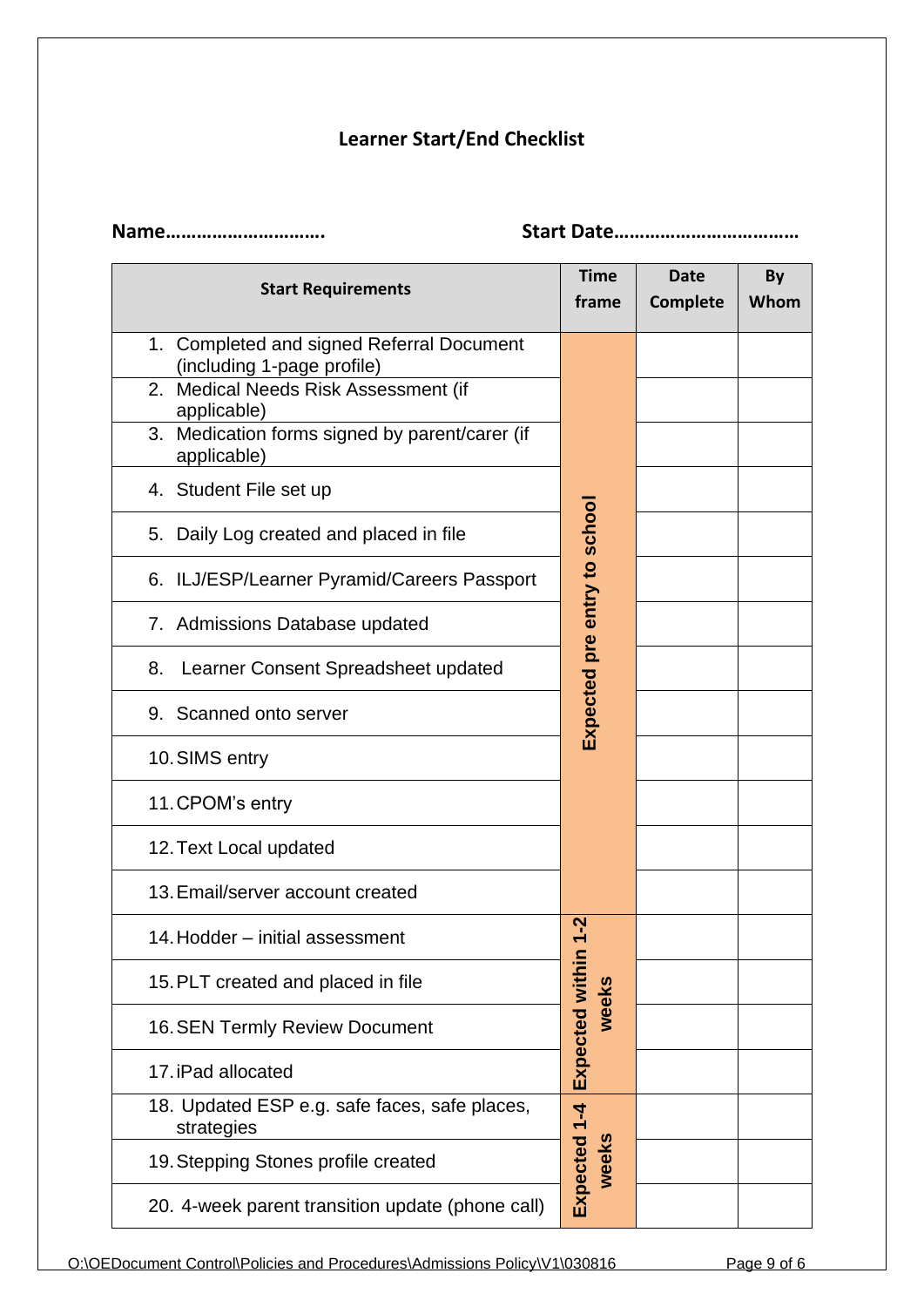| <b>Post Placement</b>                                    | <b>Time</b><br><b>Frame</b> | Date<br><b>Complete</b> | By<br>Whom |
|----------------------------------------------------------|-----------------------------|-------------------------|------------|
| 21. Remove from SIMS                                     |                             |                         |            |
| 22. Remove form CPOM's                                   |                             |                         |            |
| 23. Remove from text local                               |                             |                         |            |
| 24. Enter end date and destination on database           | Within 1-2 weeks            |                         |            |
| 25. Archive student file                                 |                             |                         |            |
| 26. Remove from register and spreadsheets                |                             |                         |            |
| 27. Notify all relevant agencies involved with<br>child. |                             |                         |            |
| 28. Safeguarding file sent to post provider              |                             |                         |            |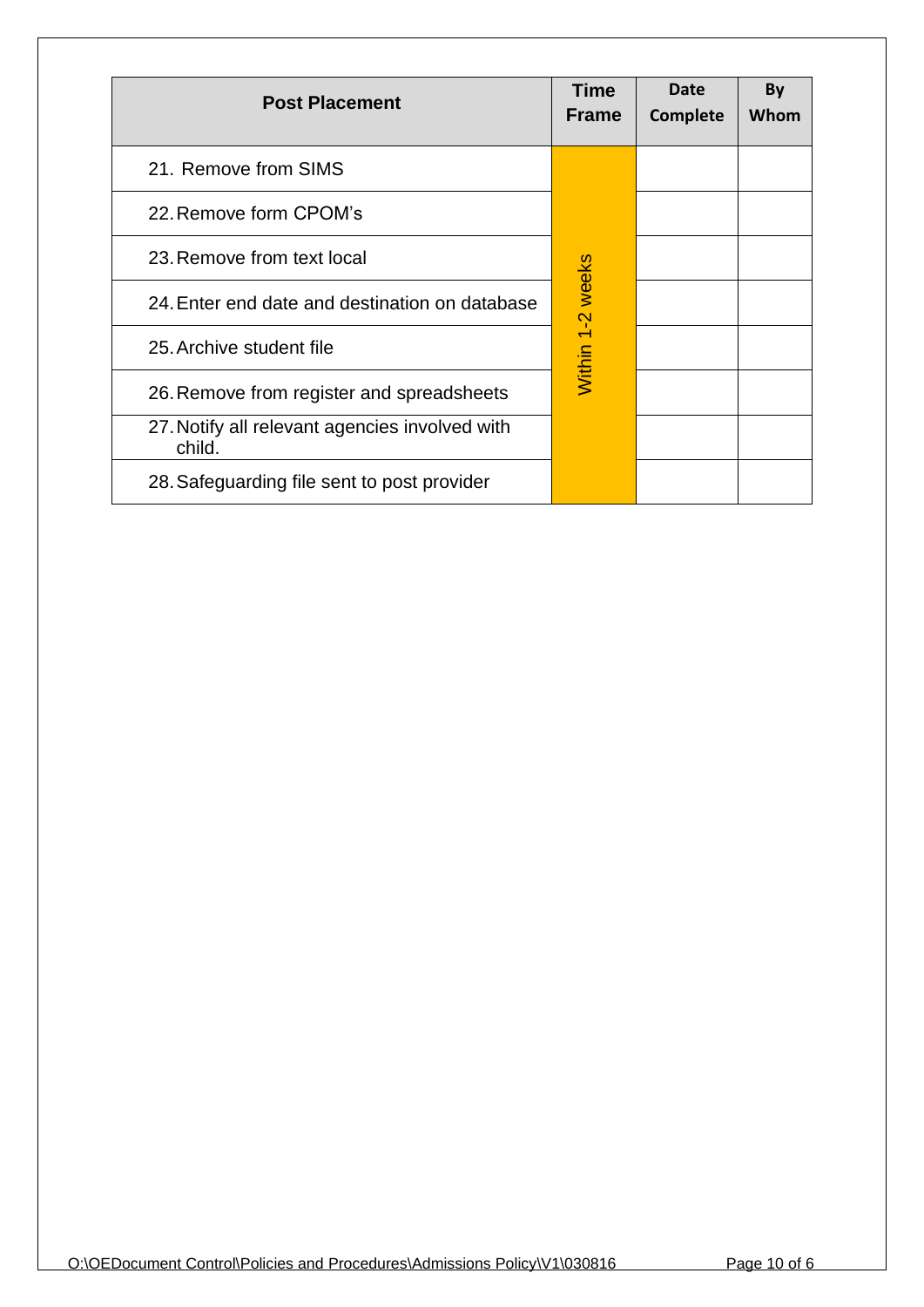|                                                                                             | <b>Learner Details</b>              |                                         |  |
|---------------------------------------------------------------------------------------------|-------------------------------------|-----------------------------------------|--|
| First Name/s: __________________                                                            |                                     | Surname: ______________________         |  |
|                                                                                             |                                     |                                         |  |
|                                                                                             |                                     |                                         |  |
|                                                                                             | <b>Parent/Carer Contact Details</b> |                                         |  |
| 1 <sup>st</sup> Contact                                                                     |                                     | 2 <sup>nd</sup> Contact                 |  |
| Name: ________________________                                                              |                                     |                                         |  |
| Relationship: _______________                                                               |                                     | Relationship: _________________________ |  |
| Address: ____________________                                                               |                                     | Address: _____________________________  |  |
| Post code: _________________                                                                |                                     | Post code: _______________________      |  |
| Home: _______________________                                                               |                                     |                                         |  |
| Mobile: ______________________                                                              |                                     | Mobile: ____________________________    |  |
| Email: _________________________                                                            |                                     | Email _____________________________     |  |
| <b>Medical Questionnaire</b>                                                                |                                     |                                         |  |
| Is your child receiving medical treatment/medication at present?<br><b>YES</b><br><b>NO</b> |                                     |                                         |  |
| <b>Details</b>                                                                              |                                     |                                         |  |
|                                                                                             |                                     |                                         |  |
| Does your child suffer from any of the following?                                           |                                     |                                         |  |
| YES NO<br>Epilepsy:<br>Asthma: YES NO<br>Hay Fever: YES NO<br>Diabetes: YES NO              |                                     |                                         |  |
| Has your child suffered from any serious illness in the last three months?<br>YES NO        |                                     |                                         |  |
| Are there any restrictions on physical activity?<br>YES NO                                  |                                     |                                         |  |
| Does your child have any allergies?<br>YES NO                                               |                                     |                                         |  |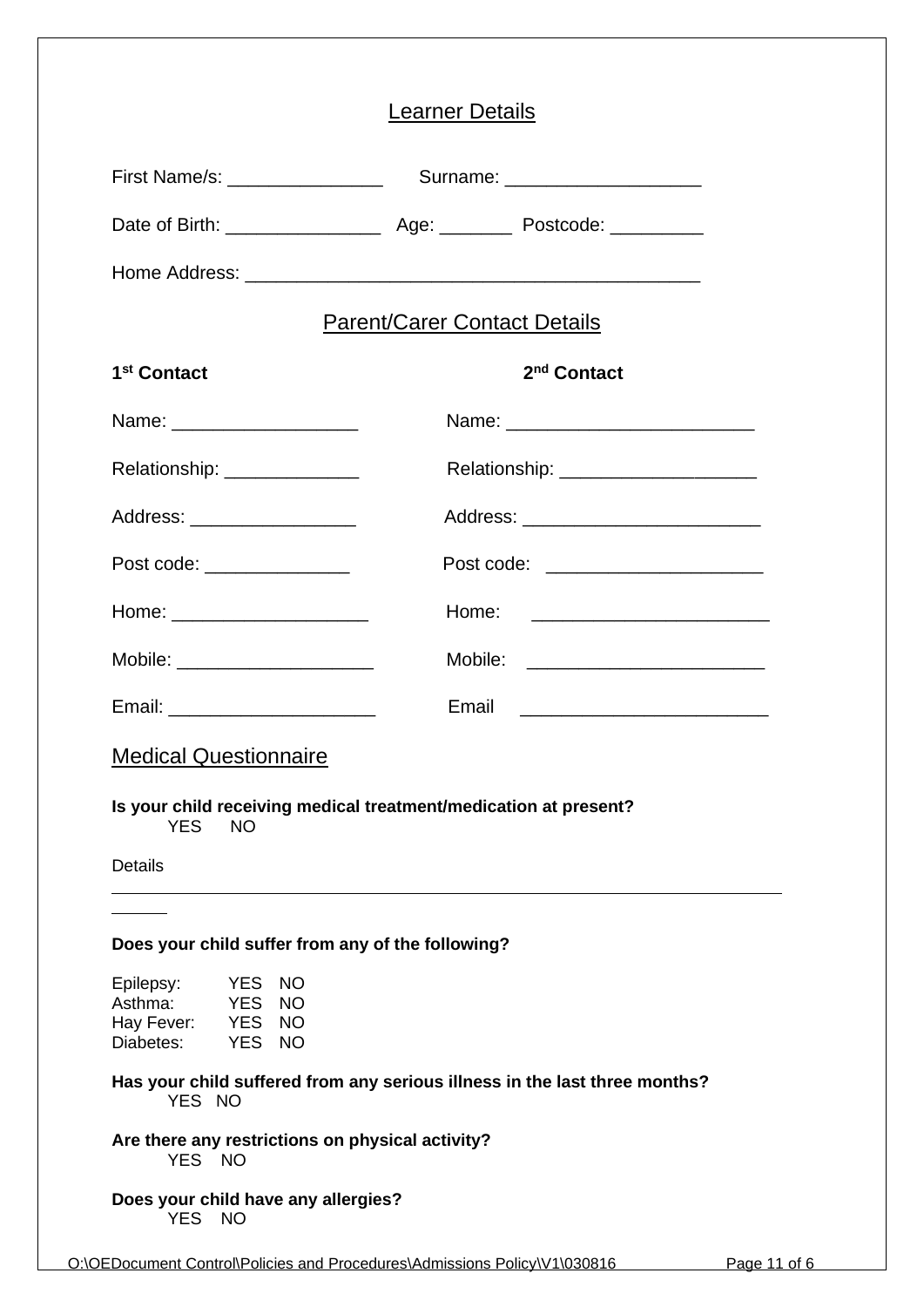## Multi-Purpose Parental Consent

Please indicate whether you have given your consent in each case by ticking the box on the right-hand side and sign and date the form on the bottom of the page.

## **On-site activities**

I give my permission for my son/daughter/ward to:

| Use the internet in line with the school's acceptable usage policy |  |
|--------------------------------------------------------------------|--|
| View age appropriate films and video clips                         |  |

## **Catering/Kitchen**

As part of a standard service we offer we provide food and drink to all learners.

I give my permission for my son/daughter/ward to:

| Consume food or drink within Orchard canteen                                                                                                                                            |  |
|-----------------------------------------------------------------------------------------------------------------------------------------------------------------------------------------|--|
| Orchard will take great care in ensuring any allergies are addressed,<br>however we cannot guarantee that foods we purchase have not been in<br>contact with nuts during manufacturing. |  |
| Food prepared often contain these ingredients – milk, eggs, wheat, soy<br>bean, peanuts, fish and shellfish and other allergens.                                                        |  |
| Take part in food preparation/cooking and tasting activities                                                                                                                            |  |

### **Off-site activities**

I give my permission for my son/daughter/ward to take part in:

| Supervised visits to local destinations away from the main school site          |  |
|---------------------------------------------------------------------------------|--|
| Supervised one-day non-residential visits within the UK                         |  |
| Supervised off-site activities (for example, sporting fixtures and<br>swimming) |  |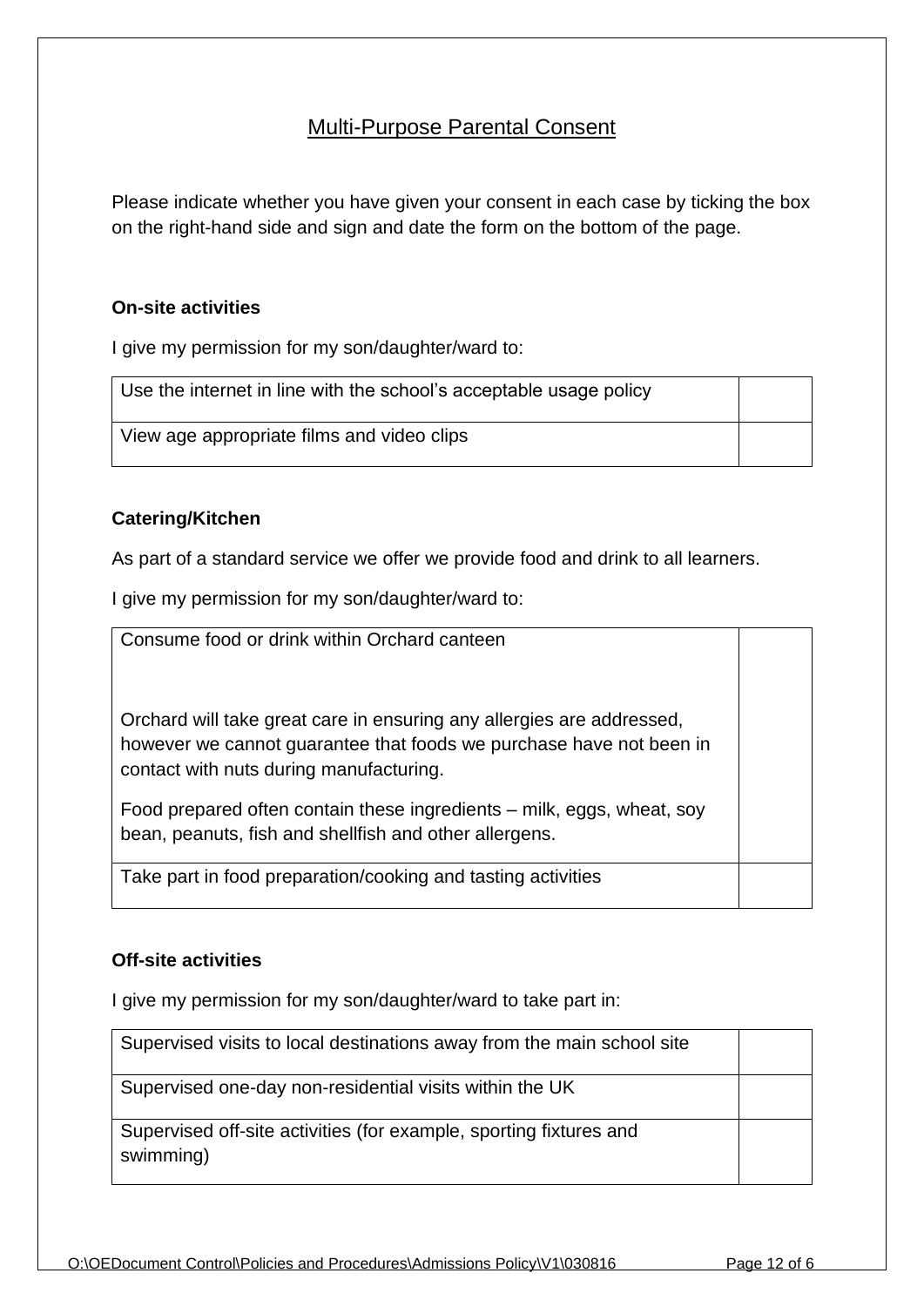## **Medical Consent**

I give my permission for:

| My son/daughter/ward to be given first aid by a trained member of staff<br>during any on-site and off-site activity                                                                                                           |  |
|-------------------------------------------------------------------------------------------------------------------------------------------------------------------------------------------------------------------------------|--|
| My son/daughter/ward to receive urgent dental, medical or surgical<br>treatment, including anaesthetics as may be considered necessary by the<br>medical authorities present, during any on-site or off-site activity.        |  |
| Plasters to be applied to my son/daughter/ward                                                                                                                                                                                |  |
| My son/daughter/ward to use anti-bacterial hand gel                                                                                                                                                                           |  |
| Staff to administer prescribed medicines when required                                                                                                                                                                        |  |
| Staff to administer general painkiller medication (as can be purchased<br>over the counter). Administering will be in tablet form only in line with NHS<br>guidance on dosage/age. Painkillers used will be Paracetamol only. |  |
| In the event of painkillers being considered, permission will be sought<br>prior by way of telephone contact. Confirmation will also be required as to<br>any prior dosage including time of taking.                          |  |
| Further details can be obtained from Orchard Education Medication<br>Policy.                                                                                                                                                  |  |

## **Use of information and image (including photo and video recordings)**

I give permission for my son/daughter/ward's:

| Name to be used on the school website, school social media, printed<br>publications and local media |  |
|-----------------------------------------------------------------------------------------------------|--|
| Work to be used in school displays and the school website                                           |  |
| Image to be used within school (for example in wall mounted displays)                               |  |
| Image to be used in printed school publications                                                     |  |
| Image to be used on the school website, school social media and in the<br>local media               |  |

The information in this form will be used throughout your child's time at school. You may withdraw your consent at any time and you have a right to request access to the personal data we hold by contacting the school.

Please sign and date below.

Signature Date\_\_\_\_\_\_\_\_\_\_\_\_\_\_\_\_\_\_\_\_\_\_\_\_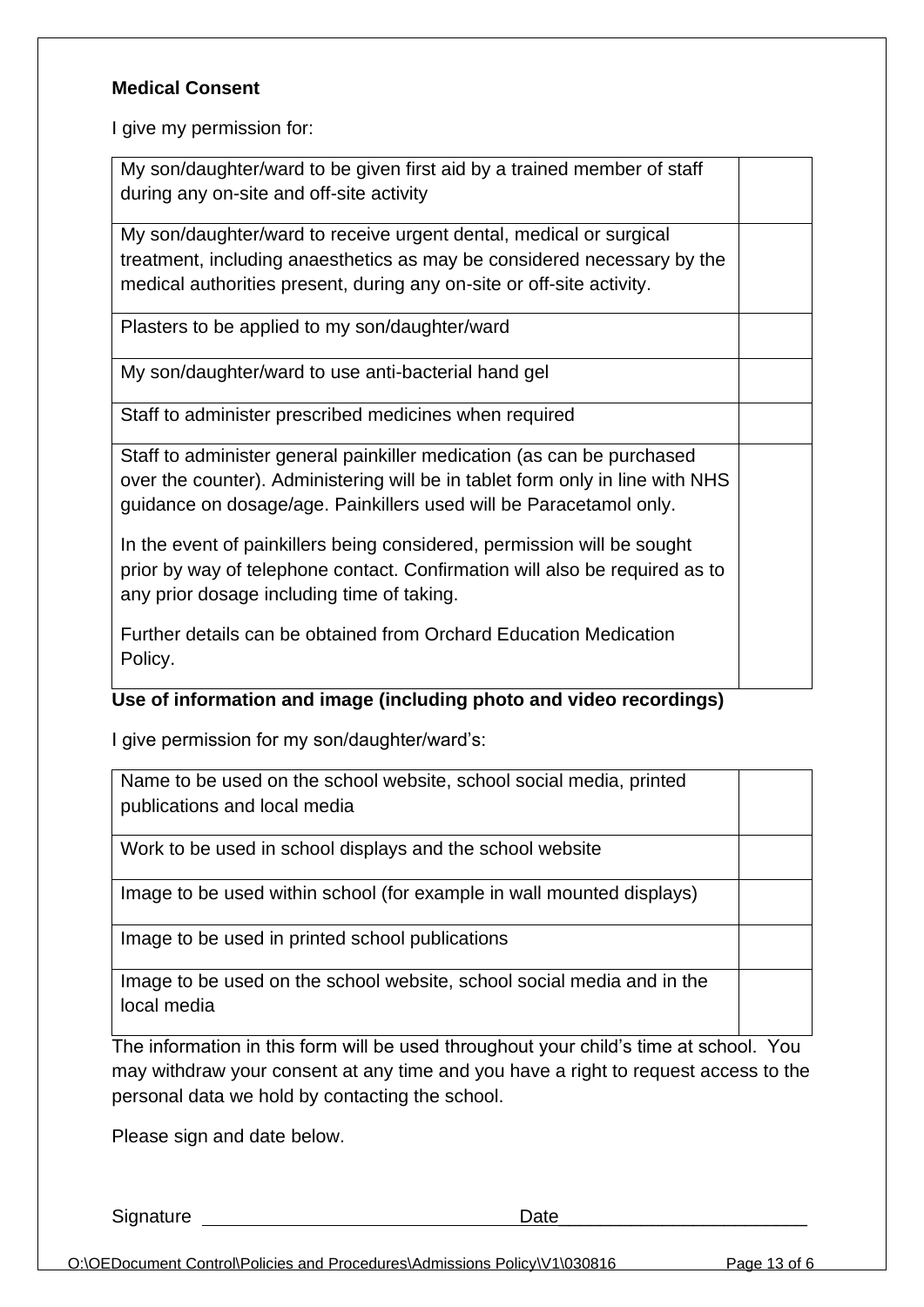## **The Team Teach Approach**

At the Orchard, we aim to provide a learning environment that is free from fear and safe from harm. We have policies and procedures followed by all our staff to try and secure the best learning and development for our learners.

We are an independent school that tries to meet the needs of all our children regardless of their level of support need and therefore, from time to time, some learners may present us with challenging behaviour. Our health and safety commitment to learners and staff means that we will carry out a risk assessment to foresee and reduce the risks presented occasionally by their behaviour.

This may also mean that there are times when their behaviour requires staff physical intervention to ensure the learners' own safety, the safety of other learners and staff, or that property is not seriously damaged.

'Team Teach' is the approach adopted by us to manage challenging and aggressive behaviour. Many of our teaching and non-teaching staff have been trained in the use of this approach and the company keeps a list of those staff authorised to use Team Teach and they receive regular refresher training from LEA instructors.

The basic philosophy of the approach is as follows:

- 95% or more of all incidents should be managed without recourse to physical intervention.
- It is a flexible framework of responses stressing a holistic approach.
- De-escalation of situations is a priority (e.g. using communication skills, humour, distraction etc).
- Gradual and graded positive handling techniques are based on providing the maximum amount of care control and therapeutic support for the shortest possible time necessary to ensure the safety of all concerned.

All incidents of positive handling are reported, recorded, monitored and evaluated. Parents/guardians and the local authority will be informed of any that involve a child being held with more restrictive holds. Any injury sustained during an incident involving positive handling is also reported to the parent/guardian.

As a parent or guardian, you should be assured that all staff are committed to providing a safe and productive learning environment for all. Staff will ensure that any physical intervention will happen wherever possible as a last resort.

If you have any questions concerning the use of Physical Interventions or the Team Teach Approach please do not hesitate to contact us.

More information regarding the Team-Teach Approach can be found via the internet by visiting: [www.team-teach.co.uk](http://www.team-teach.co.uk/)

**I confirm I have read and understood the above and agree with this approach taken by the School.** 

**Young Person:** 

**Parent / Guardian:**